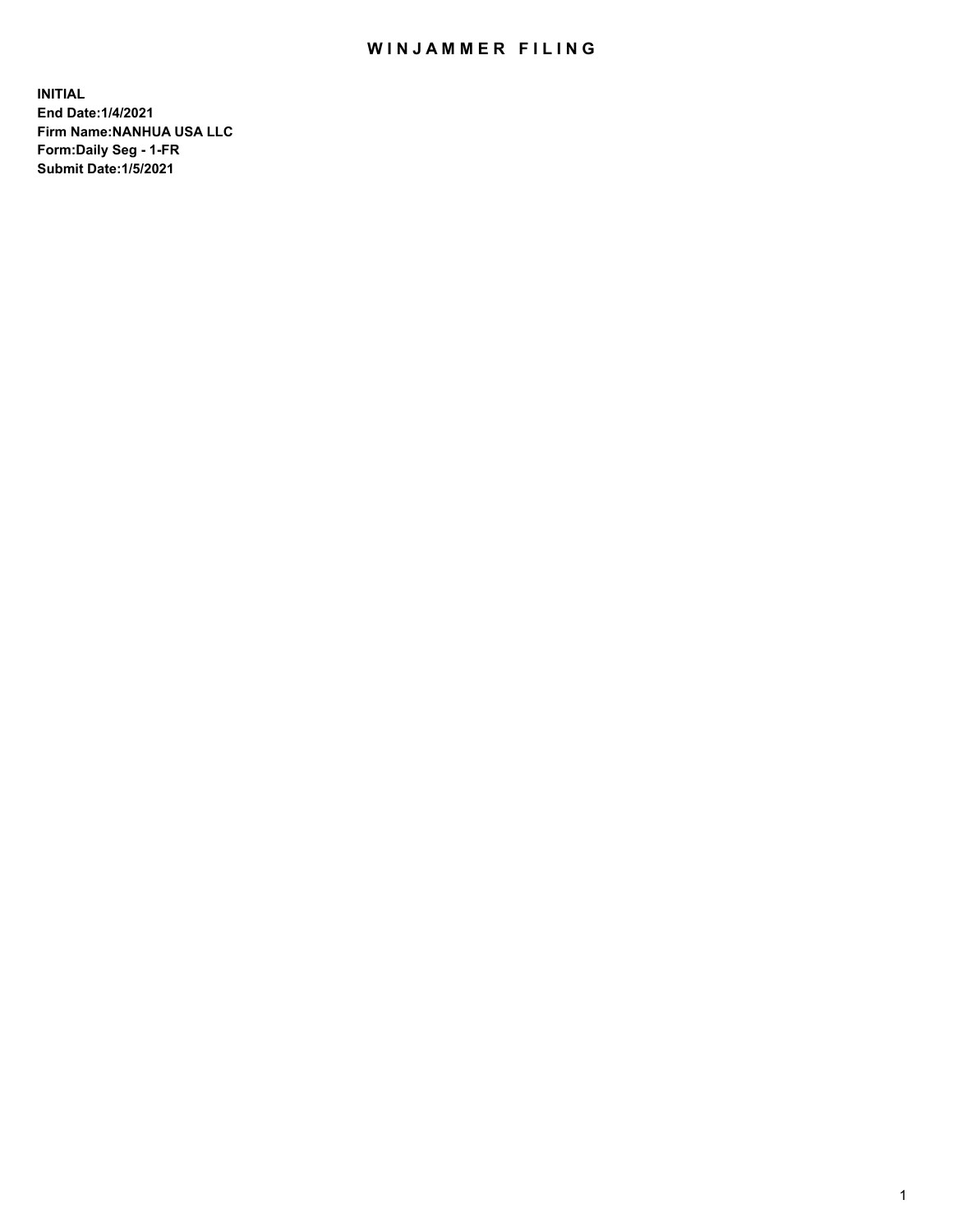## **INITIAL End Date:1/4/2021 Firm Name:NANHUA USA LLC Form:Daily Seg - 1-FR Submit Date:1/5/2021 Daily Segregation - Cover Page**

Name of Company **NANHUA USA LLC** [0010] Contact Name **Kimberley Vercoe** [0040] Contact Phone Number **+1 (312) 526-3930** [0060] Contact Email Address **Kimberley.Vercoe@nanhua-usa. com** [0065] FCM's Customer Segregated Funds Residual Interest Target (choose one): a. Minimum dollar amount: ; or **3,500,000** [8930] b. Minimum percentage of customer segregated funds required:% ; or **0** [8940] c. Dollar amount range between:and; or **0** [8950] **0** [8951] d. Percentage range of customer segregated funds required between:% and%. **0** [8960] **0** [8961] FCM's Customer Secured Amount Funds Residual Interest Target (choose one): a. Minimum dollar amount: ; or **100,000** [8970] b. Minimum percentage of customer secured funds required:% ; or **0** [8980] c. Dollar amount range between:and; or **0** [8990] **0** [8991] d. Percentage range of customer secured funds required between:% and%. **0** [9000] **0** [9001] FCM's Cleared Swaps Customer Collateral Residual Interest Target (choose one): a. Minimum dollar amount: ; or **0** [9010] b. Minimum percentage of cleared swaps customer collateral required:% ; or **0** [9020]

- 
- d. Percentage range of cleared swaps customer collateral required between:% and%. **0** [9040] **0** [9041]

Attach supporting documents

| b. Minimum percentage of customer segregated funds required:% ; or<br>c. Dollar amount range between: and; or<br>d. Percentage range of customer segregated funds required between: % and %. | 0 [8940]<br>$0$ [8950] 0 [8951]<br>$0$ [8960] 0 [8961] |  |
|----------------------------------------------------------------------------------------------------------------------------------------------------------------------------------------------|--------------------------------------------------------|--|
| FCM's Customer Secured Amount Funds Residual Interest Target (choose one):                                                                                                                   |                                                        |  |
| a. Minimum dollar amount: : or                                                                                                                                                               | 100,000 [8970]                                         |  |
| b. Minimum percentage of customer secured funds required:%; or                                                                                                                               | $0$ [8980]                                             |  |
| c. Dollar amount range between: and; or                                                                                                                                                      | $0$ [8990] 0 [8991]                                    |  |
| d. Percentage range of customer secured funds required between: % and %.                                                                                                                     | $0$ [9000] 0 [9001]                                    |  |
| FCM's Cleared Swaps Customer Collateral Residual Interest Target (choose one):                                                                                                               |                                                        |  |
| a. Minimum dollar amount: ; or                                                                                                                                                               | $0$ [9010]                                             |  |
| b. Minimum percentage of cleared swaps customer collateral required:%; or                                                                                                                    | $0$ [9020]                                             |  |
| c. Dollar amount range between: and; or                                                                                                                                                      | $0$ [9030] 0 [9031]                                    |  |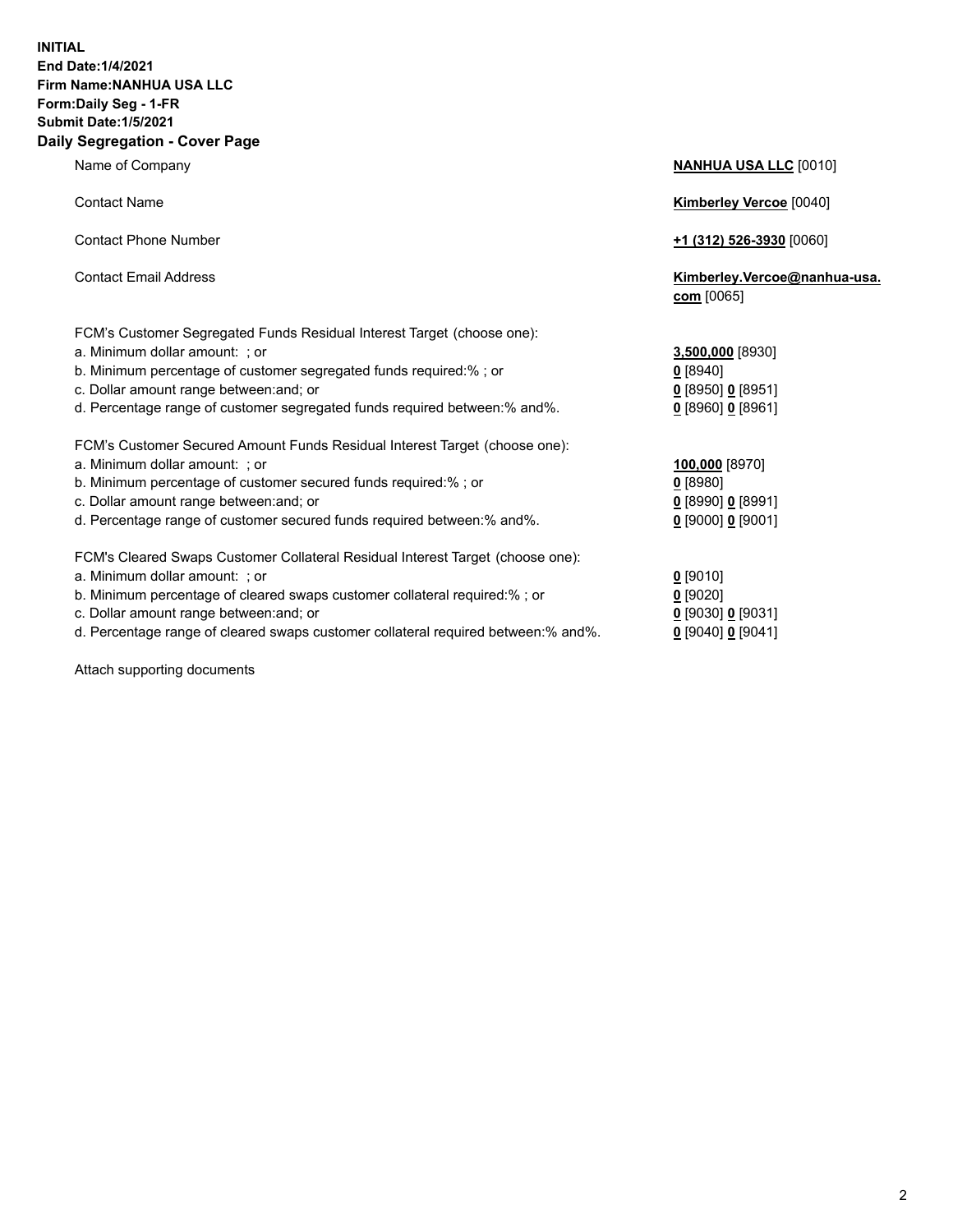## **INITIAL End Date:1/4/2021 Firm Name:NANHUA USA LLC Form:Daily Seg - 1-FR Submit Date:1/5/2021 Daily Segregation - Secured Amounts**

|          | Foreign Futures and Foreign Options Secured Amounts                                         |                                           |
|----------|---------------------------------------------------------------------------------------------|-------------------------------------------|
|          | Amount required to be set aside pursuant to law, rule or regulation of a foreign            | $0$ [5605]                                |
|          | government or a rule of a self-regulatory organization authorized thereunder                |                                           |
| 1.       | Net ledger balance - Foreign Futures and Foreign Option Trading - All Customers             |                                           |
|          | A. Cash                                                                                     | 66,532 [5615]                             |
|          | B. Securities (at market)                                                                   | $0$ [5617]                                |
| 2.       | Net unrealized profit (loss) in open futures contracts traded on a foreign board of trade   | $0$ [5625]                                |
| 3.       | Exchange traded options                                                                     |                                           |
|          | A. Market value of open option contracts purchased on a foreign board of trade              | $0$ [5635]                                |
|          | B. Market value of open contracts granted (sold) on a foreign board of trade                | $0$ [5637]                                |
| 4.<br>5. | Net equity (deficit) (add lines 1. 2. and 3.)                                               | 66,532 [5645]                             |
|          | Account liquidating to a deficit and account with a debit balances - gross amount           | $0$ [5651]                                |
|          | Less: amount offset by customer owned securities                                            | $Q$ [5652] $Q$ [5654]                     |
| 6        | Amount required to be set aside as the secured amount - Net Liquidating Equity              | 66,532 [5655]                             |
| 7.       | Method (add lines 4 and 5)                                                                  |                                           |
|          | Greater of amount required to be set aside pursuant to foreign jurisdiction (above) or line | 66,532 [5660]                             |
|          | 6.                                                                                          |                                           |
| 1.       | FUNDS DEPOSITED IN SEPARATE REGULATION 30.7 ACCOUNTS                                        |                                           |
|          | Cash in Banks<br>A. Banks located in the United States                                      |                                           |
|          | B. Other banks qualified under Regulation 30.7                                              | 417,939 [5700]<br>0 [5720] 417,939 [5730] |
| 2.       | Securities                                                                                  |                                           |
|          | A. In safekeeping with banks located in the United States                                   | $0$ [5740]                                |
|          | B. In safekeeping with other banks qualified under Regulation 30.7                          | 0 [5760] 0 [5770]                         |
| 3.       | Equities with registered futures commission merchants                                       |                                           |
|          | A. Cash                                                                                     | $0$ [5780]                                |
|          | <b>B.</b> Securities                                                                        | $0$ [5790]                                |
|          | C. Unrealized gain (loss) on open futures contracts                                         | $0$ [5800]                                |
|          | D. Value of long option contracts                                                           | $0$ [5810]                                |
|          | E. Value of short option contracts                                                          | 0 [5815] 0 [5820]                         |
| 4.       | Amounts held by clearing organizations of foreign boards of trade                           |                                           |
|          | A. Cash                                                                                     | $0$ [5840]                                |
|          | <b>B.</b> Securities                                                                        | $0$ [5850]                                |
|          | C. Amount due to (from) clearing organization - daily variation                             | $0$ [5860]                                |
|          | D. Value of long option contracts                                                           | $0$ [5870]                                |
|          | E. Value of short option contracts                                                          | 0 [5875] 0 [5880]                         |
| 5.       | Amounts held by member of foreign boards of trade                                           |                                           |
|          | A. Cash                                                                                     | $0$ [5900]                                |
|          | <b>B.</b> Securities                                                                        | $0$ [5910]                                |
|          | C. Unrealized gain (loss) on open futures contracts                                         | $0$ [5920]                                |
|          | D. Value of long option contracts                                                           | $0$ [5930]                                |
|          | E. Value of short option contracts                                                          | 0 [5935] 0 [5940]                         |
| 6.       | Amounts with other depositories designated by a foreign board of trade                      | $0$ [5960]                                |
| 7.       | Segregated funds on hand                                                                    | $0$ [5965]                                |
| 8.       | Total funds in separate section 30.7 accounts                                               | 417,939 [5970]                            |
| 9.       | Excess (deficiency) Set Aside for Secured Amount (subtract line 7 Secured Statement         | 351,407 [5680]                            |
|          | Page 1 from Line 8)                                                                         |                                           |
| 10.      | Management Target Amount for Excess funds in separate section 30.7 accounts                 | 100,000 [5980]                            |
| 11.      | Excess (deficiency) funds in separate 30.7 accounts over (under) Management Target          | 251,407 [5985]                            |
|          |                                                                                             |                                           |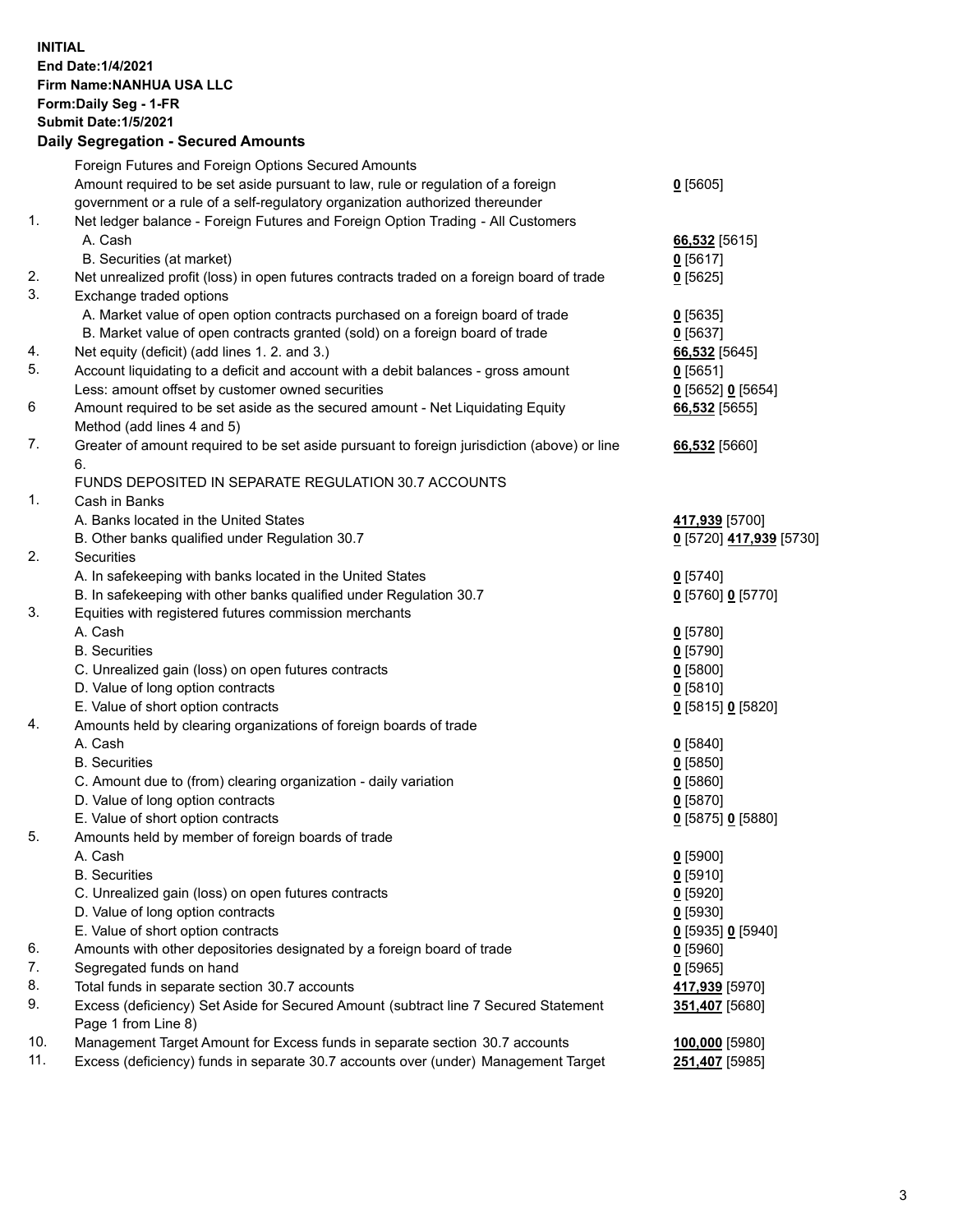| <b>INITIAL</b> |                                                                                                                                     |                              |  |  |  |  |
|----------------|-------------------------------------------------------------------------------------------------------------------------------------|------------------------------|--|--|--|--|
|                | End Date: 1/4/2021                                                                                                                  |                              |  |  |  |  |
|                | Firm Name: NANHUA USA LLC                                                                                                           |                              |  |  |  |  |
|                | Form: Daily Seg - 1-FR                                                                                                              |                              |  |  |  |  |
|                | <b>Submit Date: 1/5/2021</b>                                                                                                        |                              |  |  |  |  |
|                | Daily Segregation - Segregation Statement                                                                                           |                              |  |  |  |  |
|                | SEGREGATION REQUIREMENTS (Section 4d(2) of the CEAct)                                                                               |                              |  |  |  |  |
| 1.             | Net ledger balance                                                                                                                  |                              |  |  |  |  |
|                | A. Cash                                                                                                                             | 66,556,948 [5000]            |  |  |  |  |
|                | B. Securities (at market)                                                                                                           | $0$ [5010]                   |  |  |  |  |
| 2.             | Net unrealized profit (loss) in open futures contracts traded on a contract market                                                  | 11,898,610 [5020]            |  |  |  |  |
| 3.             | Exchange traded options                                                                                                             |                              |  |  |  |  |
|                | A. Market value of open option contracts purchased on a contract market                                                             | 15,169,565 [5030]            |  |  |  |  |
|                | B. Market value of open option contracts granted (sold) on a contract market                                                        | $-2,132,678$ [5040]          |  |  |  |  |
| 4.             | Net Equity (deficit) (add lines 1, 2, and 3)                                                                                        | 91,492,445 [5050]            |  |  |  |  |
| 5.             | Accounts liquidating to a deficit and accounts with                                                                                 |                              |  |  |  |  |
|                | debit balances - gross amount                                                                                                       | $0$ [5060]                   |  |  |  |  |
|                | Less: amount offset by customer owned securities                                                                                    | 0 [5070] 0 [5080]            |  |  |  |  |
| 6.             | Amount required to be segregated (add lines 4 and 5)                                                                                | 91,492,445 [5090]            |  |  |  |  |
|                | FUNDS IN SEGREGATED ACCOUNTS                                                                                                        |                              |  |  |  |  |
| 7.             | Deposited in segregated funds bank accounts                                                                                         |                              |  |  |  |  |
|                | A. Cash                                                                                                                             | 4,894,897 [5100]             |  |  |  |  |
|                | B. Securities representing investment of customers' funds (at market)                                                               | $0$ [5110]                   |  |  |  |  |
|                | C. Securities held for particular customers or option customers in lieu of cash (at                                                 | $0$ [5120]                   |  |  |  |  |
|                | market)                                                                                                                             |                              |  |  |  |  |
| 8.             | Margins on deposit with derivatives clearing organizations of contract markets                                                      |                              |  |  |  |  |
|                | A. Cash                                                                                                                             | 81,940,131 [5130]            |  |  |  |  |
|                | B. Securities representing investment of customers' funds (at market)                                                               | 2,999,800 [5140]             |  |  |  |  |
|                | C. Securities held for particular customers or option customers in lieu of cash (at                                                 | $0$ [5150]                   |  |  |  |  |
|                | market)                                                                                                                             |                              |  |  |  |  |
| 9.             | Net settlement from (to) derivatives clearing organizations of contract markets                                                     | -1,005,662 <sub>[5160]</sub> |  |  |  |  |
| 10.            | Exchange traded options                                                                                                             |                              |  |  |  |  |
|                | A. Value of open long option contracts                                                                                              | 15,169,565 [5170]            |  |  |  |  |
|                | B. Value of open short option contracts                                                                                             | -2,132,678 [5180]            |  |  |  |  |
| 11.            | Net equities with other FCMs                                                                                                        |                              |  |  |  |  |
|                | A. Net liquidating equity                                                                                                           | $0$ [5190]                   |  |  |  |  |
|                | B. Securities representing investment of customers' funds (at market)                                                               | $Q$ [5200]                   |  |  |  |  |
|                | C. Securities held for particular customers or option customers in lieu of cash (at                                                 | $0$ [5210]                   |  |  |  |  |
|                | market)                                                                                                                             |                              |  |  |  |  |
| 12.<br>13.     | Segregated funds on hand                                                                                                            | $0$ [5215]                   |  |  |  |  |
| 14.            | Total amount in segregation (add lines 7 through 12)                                                                                | 101,866,053 [5220]           |  |  |  |  |
| 15.            | Excess (deficiency) funds in segregation (subtract line 6 from line 13)<br>Management Target Amount for Excess funds in segregation | 10,373,608 [5230]            |  |  |  |  |
| 16.            | Excess (deficiency) funds in segregation over (under) Management Target Amount                                                      | 3,500,000 [5240]             |  |  |  |  |
|                |                                                                                                                                     | 6,873,608 [5250]             |  |  |  |  |
|                | <b>Excess</b>                                                                                                                       |                              |  |  |  |  |